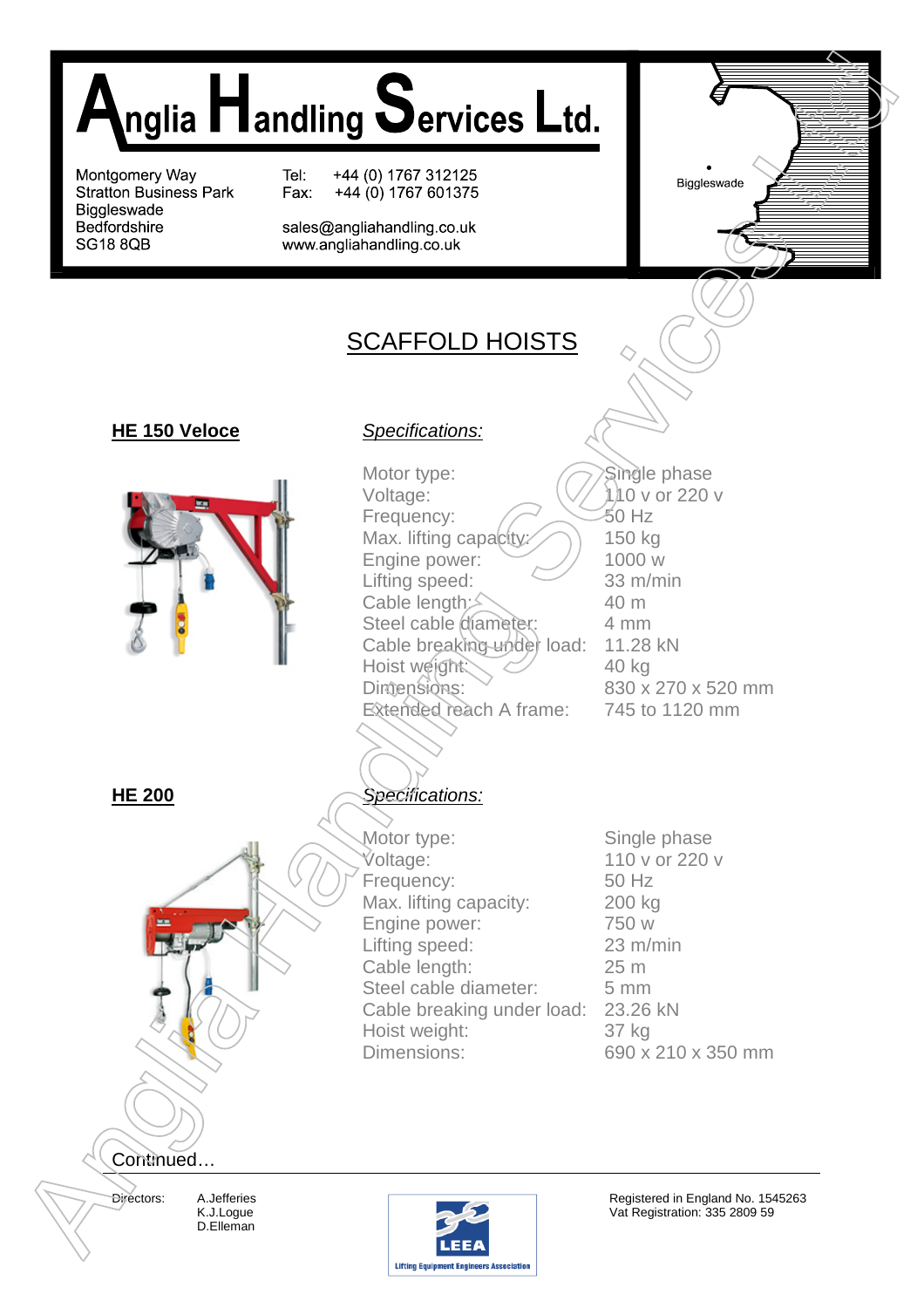# Scaffold Hoists/





**HE 200 Veloce** *Specifications:*

## **HE 200 RC** *Specifications:*

Motor type: Voltage: Frequency: Max. lifting capacity: Engine power: Lifting speed: Cable length: Steel cable diameter: Cable breaking under load: Hoist weight: Dimensions: Single phase 220 v 50 Hz 200 kg 750 w  $23$  m/min  $25$   $\hat{m}$  $5 \text{ min}$ 23.26 kN 37 kg 690 x 210 x 350 mm Scarfold Holista<br>
Male open:<br>
Male open:<br>
Male open:<br>
Male introd open:<br>
Male introd open:<br>
Male introd open:<br>
Handling open:<br>
Handling open:<br>
Ling open:<br>
Could service:<br>
Could be a service Could be a service of the servi

# **HE 235** *Specifications:*

Motor type: Voltage: Frequency: Max. lifting capacity Engine power: Lifting speed: Cable length: Steel cable diameter: Hoist weight: Dimensions: Extended reach A frame:

Motor type: Voltage: Frequency: Max. lifting capacity: Engine power: Lifting speed: Cable length: Steel cable diameter: Hoist weight: Dimensions:

Single phase 110 or 220 v 50 Hz 200 kg 750 w 23 m/min 35 m 5 mm 40 kg 830 x 270 x 520 mm 745 to 1120 mm

Single phase 110 or 220 v 50 Hz 200 kg 1350 w 39 m/min 40 m 5 mm 39 kg 690 x 210 x 350 mm

Directors: A.Jefferies K.J.Logue D.Elleman

Continued…